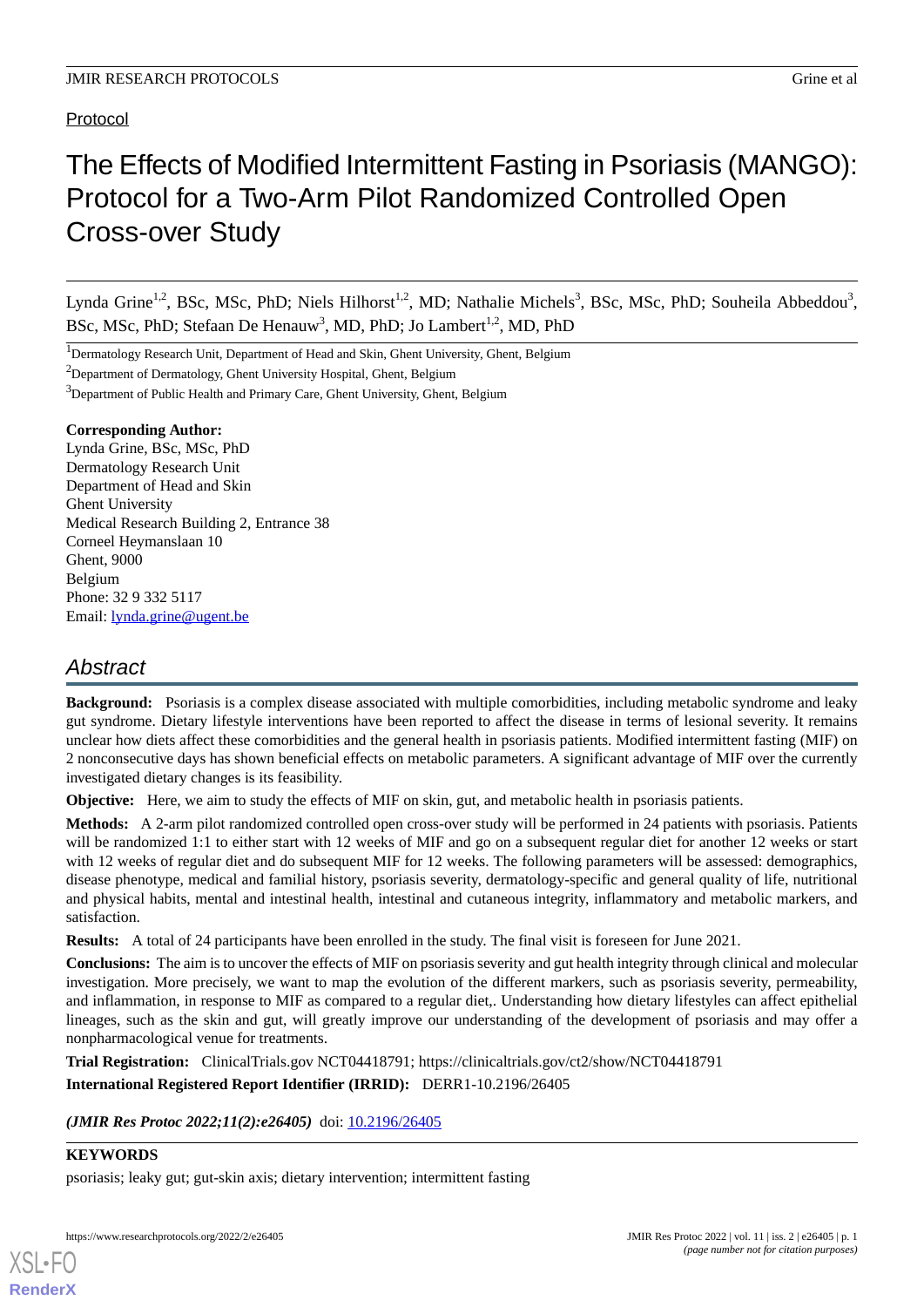### *Introduction*

Psoriasis is a prevalent and chronic skin disease characterized by red, scaly, and thickened skin lesions. The extent of the lesions determines the severity of the disease and is commonly defined by the Psoriasis Area and Severity Index (PASI). The disease has a significant impact on quality of life (QoL) [[1\]](#page-5-0). Currently, no cure is available, and the disease is mainly treated symptomatically.

Psoriasis is a complex and multifactorial disease that remains to be understood more thoroughly. Although genetic factors such as polymorphisms in *PSORS1-9*, *IL12B*, *IL23R*, and *IL28RA* play a role [[2](#page-5-1)], disease development and severity is also heavily affected by factors such as obesity, stress, and smoking [[3](#page-6-0)[-11](#page-6-1)]. Our current understanding of its pathophysiology has led to the development of drugs targeting disease-mediating cytokines such as tumor necrosis factor alpha (TNF-α), interleukin (IL)-17, and the subunits of IL-23 p40 and p19. Interestingly, the same cytokines also play important roles in comorbidities associated with psoriasis [\[12](#page-6-2),[13\]](#page-6-3). Indeed, the disease complexity is evident from the associated physical and mental comorbidities, including cardiovascular diseases, metabolic syndrome, depression, and leaky gut syndrome [[14](#page-6-4)[-25](#page-6-5)]. The latter is especially interesting since it is characterized by an impaired intestinal barrier and hence shows parallels with psoriatic skin, which is also characterized by an impaired cutaneous barrier. The link between the gut and skin has been postulated several times and has been termed the gut-skin axis  $[26,27]$  $[26,27]$  $[26,27]$ . In the psoriasiform "imiquimod" murine model, we have shown that gut-mediated inflammation drove the extent of the cutaneous lesions and was mediated by the production of type I interferon beta (IFN-β) [\[28](#page-7-2)], underscoring that gut health can affect skin health. In humans, intestinal permeability in psoriasis has been reported previously [[24](#page-6-6)[,29](#page-7-3),[30\]](#page-7-4), highlighting the existence of an aberrant gut-skin axis in the disease as well.

The effect of dietary interventions has not been investigated in psoriasis related to this gut-skin axis, as the focus has mainly been on the skin only. Indeed, different studies have been conducted to investigate the effects of diets in psoriasis. For instance, a gluten-free diet was associated with a positive effect on psoriasis severity in patients who tested positive for gluten sensitivity [\[31](#page-7-5),[32\]](#page-7-6). Another study investigating a diet aimed at weight loss showed a favorable outcome on psoriasis and QoL, especially in patients with obesity [\[33](#page-7-7)]. This confirmed the findings of an earlier study that combined diet with physical exercise for weight loss [[34\]](#page-7-8). Interestingly, treatment response can be improved by a very low-calorie ketogenic diet [\[35](#page-7-9)]. We also reported that treatment response to secukinumab, an IL-17 blocker for psoriasis treatment, may be negatively impacted by weight [\[36](#page-7-10)]. Recently, long-term weight loss was found favorable for psoriasis [[37\]](#page-7-11). In 2019, a fasting diet related to Ramadan was conducted in which participants had their meals and drinks, including water, only during evening hours [[38\]](#page-7-12). This diet was found to be favorable for psoriasis, especially in patients treated with apremilast or mTOR inhibitors. More recently, an aggressive ketogenic weight-loss program led to a significant reduction in disease severity in drug-naive psoriasis

 $XS$  • FO **[RenderX](http://www.renderx.com/)** patients who were overweight or obese [\[39\]](#page-7-13). Despite the positive effects of dietary changes on psoriasis outcomes, feasibility for daily implementation and effectiveness heavily depend on adherence. Gibson and Sainsbury propose strategies to increase adherence, including avoiding overcompensation of caloric restrictions and tailoring to the individual's needs [[40\]](#page-7-14). Here, we aim to investigate the effects of modified intermittent fasting (MIF), more specifically the 5:2 diet. In this diet, participants restrict their caloric uptake to 500 kilocalories (kcal) on 2 nonconsecutive days per week. MIF has been associated with positive outcomes on plasma insulin levels, fat-to-lean ratio, and other cardiovascular disease risk factors [\[41](#page-7-15)-[44\]](#page-7-16), yet its effects on psoriasis and gut health remains to be investigated. It has a successful adherence rate, as it reduces the drive to overcompensate the calorie restriction and allows the individual to incorporate the calorie-restricting days to their own scheme (tailored), reflecting the conditions postulated by Gibson and Sainsbury for optimal adherence [[40\]](#page-7-14).

Here, we present the protocol of the study titled "The Effects of Modified Intermittent Fasting in Psoriasis (MANGO): Protocol for a Two-Arm Pilot Randomized Controlled Open Cross-Over Study" to investigate the effects of a dietary intervention on the gut-skin axis in patients with psoriasis. The MANGO study will provide mechanistic evidence to help determine whether there is a link between gut health and psoriatic lesions, offer insight into the benefit of MIF in psoriasis management, and potentially begin a landmark shift in the holistic view of chronic skin disease.

#### *Methods*

#### **Research Hypothesis**

We aim to investigate the impact of a MIF diet in patients affected by mild psoriasis on skin and gut health based on various markers. The main hypothesis is that a 5:2 diet over the course of 12 weeks will improve skin lesions and gut health biomarkers in comparison to a standard diet.

#### **Primary Objective**

The primary objective of this study is to compare MIF with a standard diet in terms of the proportion of patients obtaining an improvement in absolute PASI score from baseline during or at the end of the 12-week postintervention period to prove the superiority of MIF.

#### **Secondary Objectives**

The secondary objective of this study is to compare MIF with a standard diet during or at the end of the 12-week postintervention period in the following aspects: differences in total body fat, weight, BMI, and waist circumference during and after intervention to baseline; differences in inflammation markers in serum and skin during and after intervention to baseline; differences in metabolic markers in serum and skin during and after intervention to baseline; differences in permeability markers in serum, skin, gut, and feces during and after intervention to baseline; correlation to dietary intake and disease severity; and score of participants'rating of satisfaction with the intervention.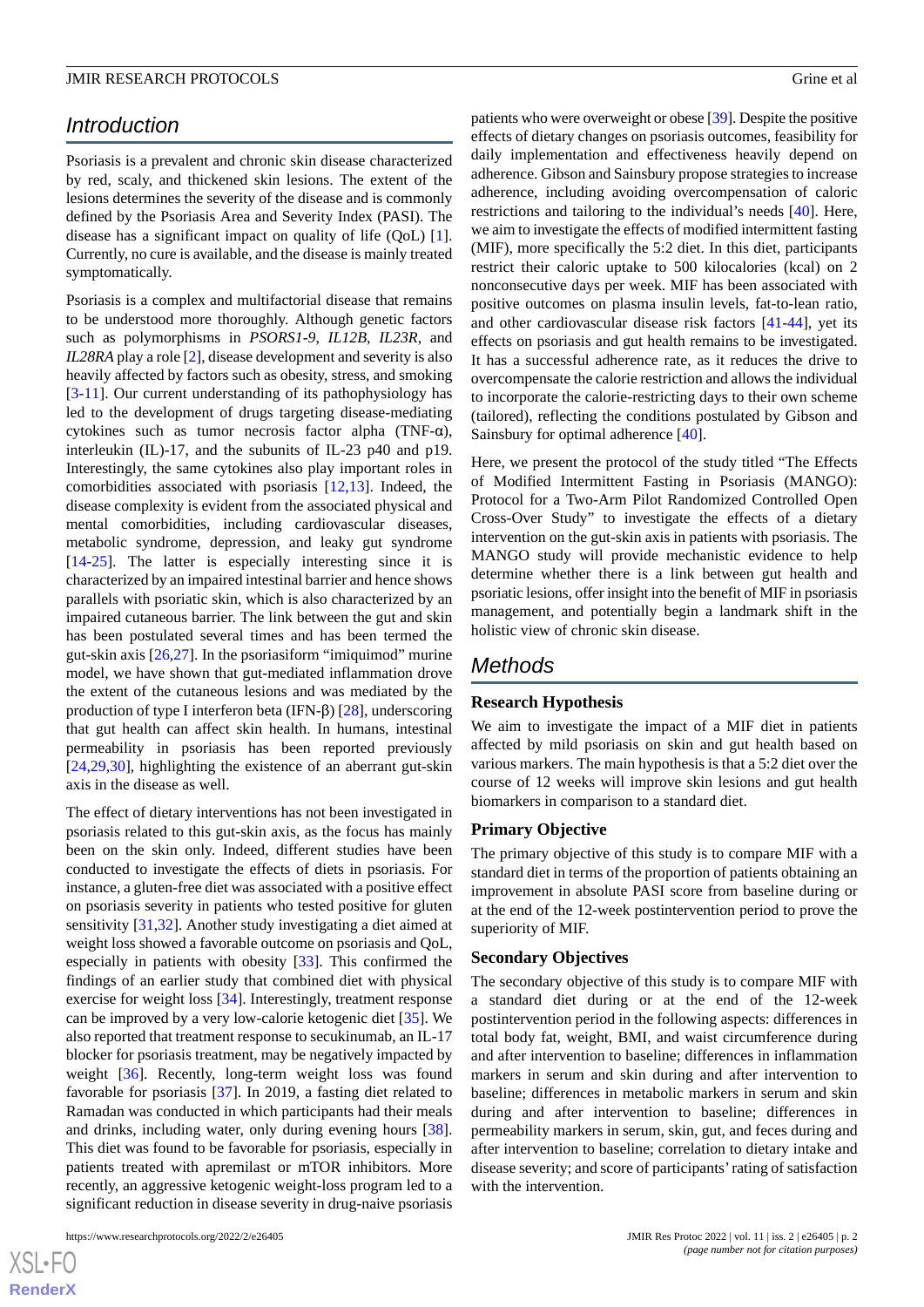Finally, the number of participants who complete the study or single intervention window successfully will also be assessed to give us insights into the feasibility of the diet.

#### **Study Design**

We will use an open randomized controlled cross-over clinical trial to test the effects of MIF on the gut-skin axis in 24 adults with psoriasis. The total study duration will be 34 weeks: 2 moments will be included as baseline prior to randomization (week 0 and 2). Randomization will be performed with the REDCap (Vanderbilt University) randomization module upon inclusion. Postrandomization, patients will be assigned to either the intervention or control arm. This study will use a cross-over

design, and patients will switch arms at week 14 [\(Figure 1\)](#page-2-0). Evaluations will include clinical, biochemical, and patient-reported outcomes. Intermediate time points will be included at weeks 8 and 20. Each participant will be in the study for a total of 26 weeks, with a single follow-up at week 34 after completion of the second arm. The entire trial will run for 12 months with a recruitment period of 3 months.

This study has been registered on clinicaltrials.gov (NCT04418791) and has been approved by the ethics committee of the Ghent University Hospital (B6702020000141). The trial will be conducted according to the Declaration of Helsinki. Informed consent will be obtained verbally as well as in writing.

<span id="page-2-0"></span>Figure 1. Open randomized controlled cross-over clinical trial to test the effects of modified intermittent fasting on the gut-skin axis in adults with psoriasis. Cross-over includes a 12-week intervention period and a 12-week control period. Evaluations include clinical and biochemical parameters. Intermediate time points are included. BA: baseline analysis; FA: final analysis; IA: intermediate analysis; Wk: week.



#### **Recruitment, Eligibility, and Randomization**

Study participants are patients who attend the PsoPlus clinic at the Department of Dermatology at the Ghent University Hospital or who are willing to attend the PsoPlus clinic for the study visits. An additional call will be launched through the Flemish Psoriasis League for people with psoriasis to be screened and enrolled. A recruitment target of a maximum of 24 adults will be recruited through consecutive sampling. Participants should have a clinical diagnosis of mild psoriasis vulgaris. Mild

psoriasis is defined as a score of 10 or less based on the PASI. The eligibility criteria are further detailed in [Textbox 1](#page-3-0). Participants who meet any of the exclusion criteria at the time of enrollment or during the study period will be excluded from study participation. Participants will be allocated in a 1:1 manner to the control or intervention arm under stratified randomization with variable permuted blocks, and the concealment of allocation will be based on age, gender, and BMI, with a maximum of 15 participants per arm.

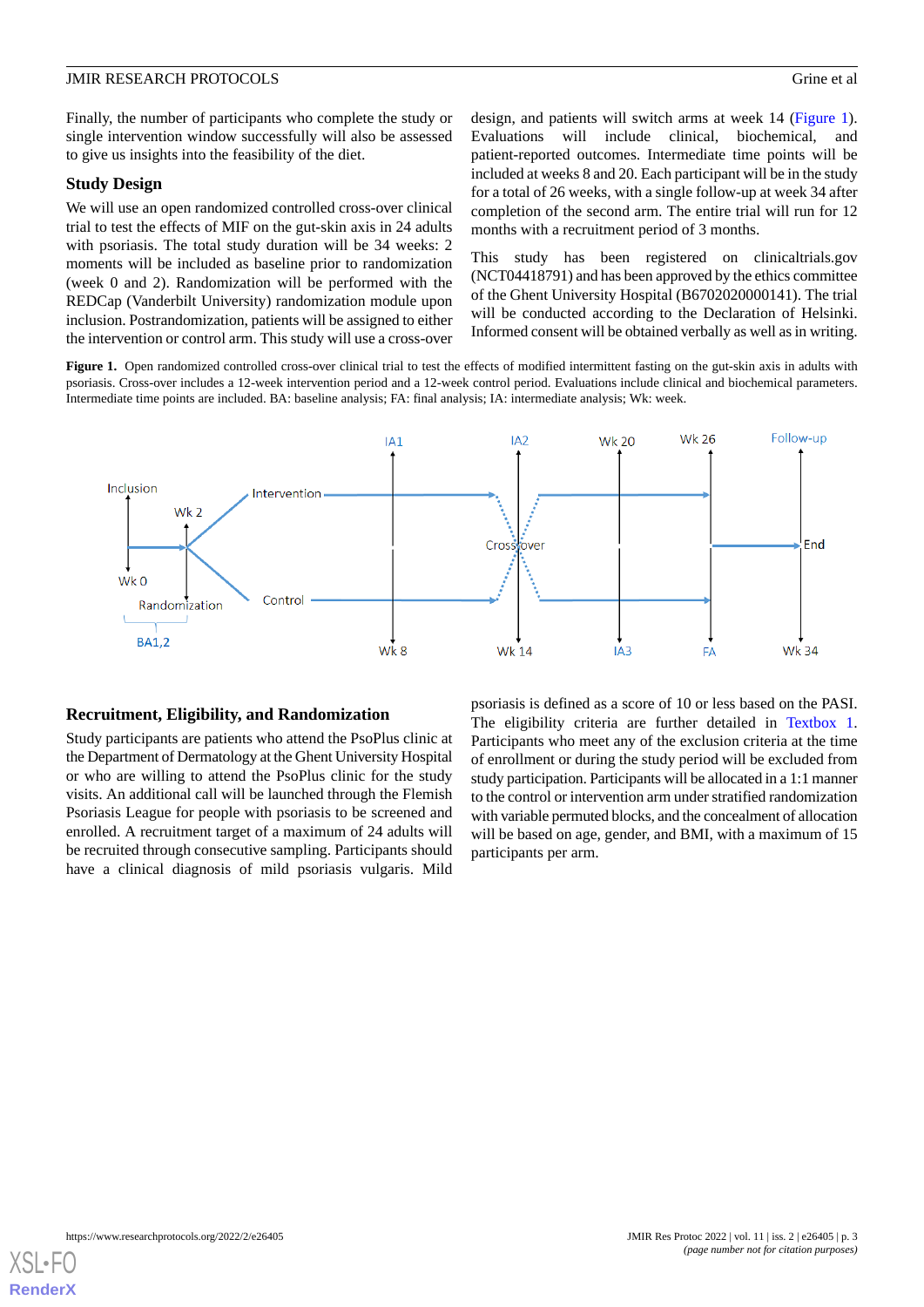<span id="page-3-0"></span>**Textbox 1.** Eligibility criteria.

#### **Inclusion criteria**

- Between 18 and 70 years old
- Clinically diagnosed psoriasis by a dermatologist
- Predominantly present with psoriasis vulgaris
- Present with Psoriasis Area and Severity Index (PASI)  $\leq 10$  at time of enrollment
- Reported stable weight  $\langle$  < 5% weight loss/gain) for the past 3 months
- Treated exclusively with topical treatment for psoriasis at the time of enrollment and throughout study
- Able to give informed consent
- Willing and able to comply with study procedure
- Willing and able to use MyFitnessPal app to record diet during intervention period
- Willing and able to attend all scheduled visits through the study period
- Willing and able to provide blood, cutaneous, and fecal samples as stated in the procedure
- Willing to apply measures to prevent pregnancy throughout study period

#### **Exclusion criteria**

- Present with type 1 or 2 diabetes mellitus
- Present with a history of cardiac condition(s)
- Present with comorbidities that cannot be combined with the intervention (eg, cancer)
- History of or current eating disorder (anorexia, bulimia, etc; screening via the *Diagnostic and Statistical Manual Method for Mental Disorders, Fifth Edition* if indicated)
- Malnourished patients (screening via the *Malnutrition Universal Screening Tool* if indicated)
- Present with gout
- Pregnant, having pregnancy plans, or breastfeeding
- Use of diuretics at time of sampling
- Use of anti-, pre-, and/or probiotics in the 3 months prior to enrollment or during the study period

#### **Study Interventions**

Upon inclusion, participants are expected to record their dietary and exercise habits for 2 full weeks using the MyFitnessPal app. Baseline measurements will consist of 2 different time points: inclusion (week 0) and randomization (week 2), which will be averaged for analysis. Upon randomization, participants will be assigned to either the control or intervention arm in a 1:1 ratio. The intervention consists of a dietary intervention based on the 5:2 fasting diet. Participants will perform MIF, for which they will be asked to consume a total of 500 kcal in a window of 6 hours or less from 8:00 AM to 2:00 PM, twice per week on 2 nonconsecutive days. Participants will receive a leaflet with examples of what 500 kcal constitutes. This intervention will last for 12 weeks, starting from randomization. The control arm resembles the baseline period, in which participants can eat without restriction for 12 weeks. A digital food diary will be completed using the MyFitnessPal app, and participants will be asked to use the TARGID tag [[45\]](#page-7-17) present in the app's database. Participants are expected to record their dietary and exercise habits twice a week through the MyFitnessPal app (on the fasting days in the intervention arm). The Food Frequency Questionnaire will be used during all visits to assess and record any dietary changes. Clinical evaluation will be performed

https://www.researchprotocols.org/2022/2/e26405 JMIR Res Protoc 2022 | vol. 11 | iss. 2 | e26405 | p. 4

[XSL](http://www.w3.org/Style/XSL)•FO **[RenderX](http://www.renderx.com/)**

during PsoPlus consultations held at the Department of Dermatology at the Ghent University Hospital by the treating dermatologist and specialized nurse. Questionnaires regarding QoL will be completed in the waiting room prior to the consultation, while questionnaires regarding dietary and exercise habits will be completed at home by the patient. Demographic and clinical data will be collected in addition to serum, skin (via tape stripping), feces, MyFitnessPal app, and patient-reported outcomes from questionnaires [\(Multimedia Appendix 1](#page-5-2)).

#### **Outcome Measures**

[Multimedia Appendix 1](#page-5-2) lists the parameters per study visit. During the study, data on demographics will be collected and will include age, gender, and medical and familial history. Furthermore, the disease phenotype will be assessed, and psoriasis severity will be evaluated by an independent assessor. In addition to psoriasis-related parameters, the clinical assessment will include metabolic parameters such as weight, waist circumference, BMI, and total body fat. Lifestyle habits will be registered: patients will keep a diary of their diet twice a week in the online MyFitnessPal app; in the intervention arm, this will be done on the fasting days. General diet and physical exercise habits will be recorded via the Food Frequency Questionnaire and the International Physical Activity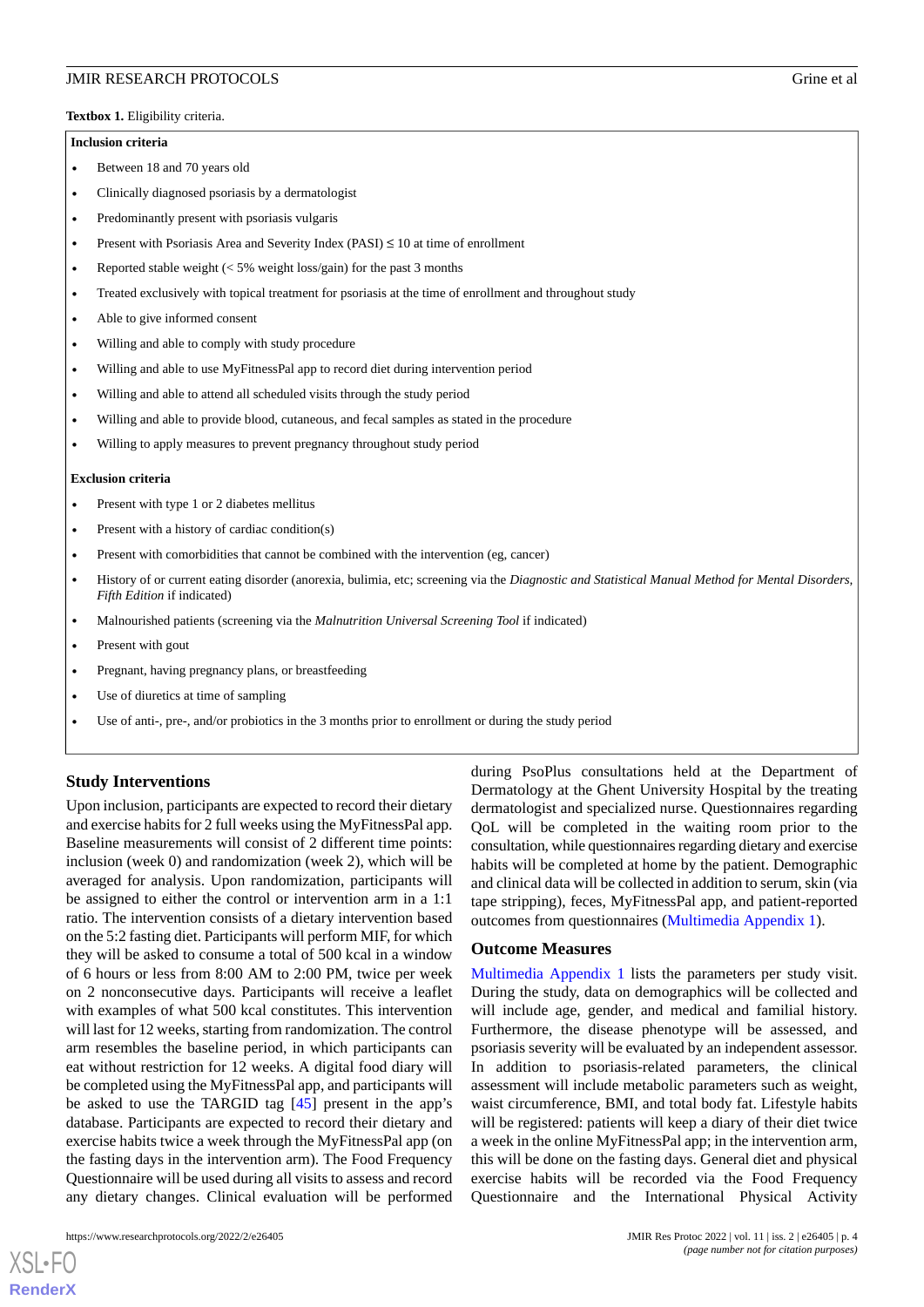Questionnaire, respectively. Questionnaires will also be used to evaluate QoL and mental health, including Dermatology Life Quality Index, EuroQol-5 Dimension-5 Level, Hospital Anxiety and Depression Scale, Beck's Depression Index, Perceived Stress Scale, and the Visual Analogue Scale for satisfaction.

Cutaneous barrier integrity will be checked through the measurement of transepidermal water loss at 2 different body sites: 1 perilesional and 1 nonlesional site. These will be documented to ensure measurement at the same body sites throughout the study.

Intestinal barrier integrity will be assessed in 2 serological and fecal samples. Permeability markers zonulin, claudin-3, and ileal fatty acid-binding protein (I-FABP) will be quantified in serum, and calprotectin (S100A8/S100A9) will be measured in both serum and stool samples. Participants will also be asked to report on intestinal symptoms based on the Dutch questionnaire for irritable bowel syndrome (Prikkelbaar Darm Syndroom Questionnaire).

Serological levels of inflammatory and metabolic messengers such as IL-6, TNF-α, leptin, and adiponectin will be measured in serum and skin. The latter will be collected through skin tape stripping at the same body sites where transepidermal water loss measurement is performed.

Finally, microbiome sampling will be performed through cutaneous and fecal samples for future follow-up projects.

Study visits will be planned on the fasting days, and participants will be scheduled in this manner to account for circadian rhythm and reduce intraindividual variability.

#### **Sample Size Calculations**

The sample size was determined by power analyses and the available study budget. It was calculated with the power calculator on the Melanoma and Skin Cancer Trial website, with a 2-tailed *t* test and  $\alpha$  at .05 and power at 0.80. The predicted effect size was estimated based on a prior study of intermittent fasting [[38\]](#page-7-12). We estimated that at a 2-sided *P* value of .05 and with 80% power, we would need 16 participants to complete the study to detect a within-individual effect size of 0.75 SDs. We estimated a dropout rate of 20%, leading to a sample size of 20 participants. To minimize dropouts, recruiting personnel will emphasize considering the requirements of the study before enrollment begins. In cases of dropouts, extra participants will be recruited to maintain statistical power.

#### **Statistical Analysis**

The primary aim is to explore the effect of MIF on mild psoriasis. Secondary outcomes include changes from baseline to selected time-points during and postintervention in QoL, body weight, BMI, total body fat, inflammation and metabolic markers in serum and skin, and permeability markers in serum and feces. Furthermore, differences in dietary and physical exercise habits will be investigated. Comparisons will be made within a single arm (paired) and between both arms (unpaired).The chi-square test and Mann-Whitney test will be used to compare groups, and regression-binary logistics will be performed with identified independent variables to determine their influence on the outcome. Demographics will be analyzed

 $XS$  • FC **[RenderX](http://www.renderx.com/)** as confounding variables. Cytokine data that are not normally distributed and differences in cytokine levels between groups will be analyzed using the nonparametric Mann-Whitney test. Correlations will be assessed using Spearman rank correlation. For each group, we will use multivariate logistic regression modeling to detect associations between cytokine levels and the primary end point, and to adjust for confounding effects of age, sex, and the intervention. Cytokine data will be log-transformed prior to use in multivariate models. Pre-existing differences between groups at baseline will be examined using a 1-way analysis of variance featuring a factor for diet allocation. Significant differences emerging from these tests will be explored using appropriate post hoc tests to adjust for multiple comparisons and to isolate the source(s) of variance. In addition to these analyses at the group level, individual responses will also be closely examined for outliers that may affect interpretation. Further analysis, such as subgroup analysis, may also be conducted in light of patterns emerging in the final data set. Baseline characteristics of participants who withdraw during the fasting intervention will also be compared against the final population with t tests being used to assess tolerability. *P* values will be reported to 4 decimal places with *P* values less than .0001 being reported as *P*<.001. A *P* value <.05 will be considered statistically significant. Data analysis will be executed with SPSS 23.0 (IBM Corp) and GraphPad Prism (GraphPad Software Inc).

#### **Dissemination of Project Findings**

The findings of this study will be disseminated by various means, determined by the target audience. To reach the academic dermatology community, we will publish the results in a scientific international peer-reviewed dermatology journal and present our findings at (inter)national congresses with a focus on dermatology and psoriasis. The psoriasis patient community will receive information on the results through the National Psoriasis Foundation and the Flemish Psoriasis League, including a laymen summary of the findings. Lastly, we will reach the general public by communicating the main results through the research team's social media channels.

# *Results*

The study initiation was delayed due to the COVID-19 pandemic. Active recruitment of patients began in July 2020, and the first patient was included in October 2020. As of December 2020, we enrolled a total of 24 patients. The last patient visit is foreseen in June 2021, and results are expected to be published December 2021.

# *Discussion*

Recently, psoriasis has been accepted to be a multimorbid disease with a large impact from lifestyle factors. Obesity has been found to be an independent predictor for the development of psoriasis and to be associated with disease severity [[46\]](#page-7-18). A growing body of evidence suggests the existence of a gut-skin axis, which may also be of importance in psoriasis, revealing the need to urgently address the question of how diet may affect the disease. To our knowledge, the MANGO study is the first comprehensive trial to investigate the effects of MIF on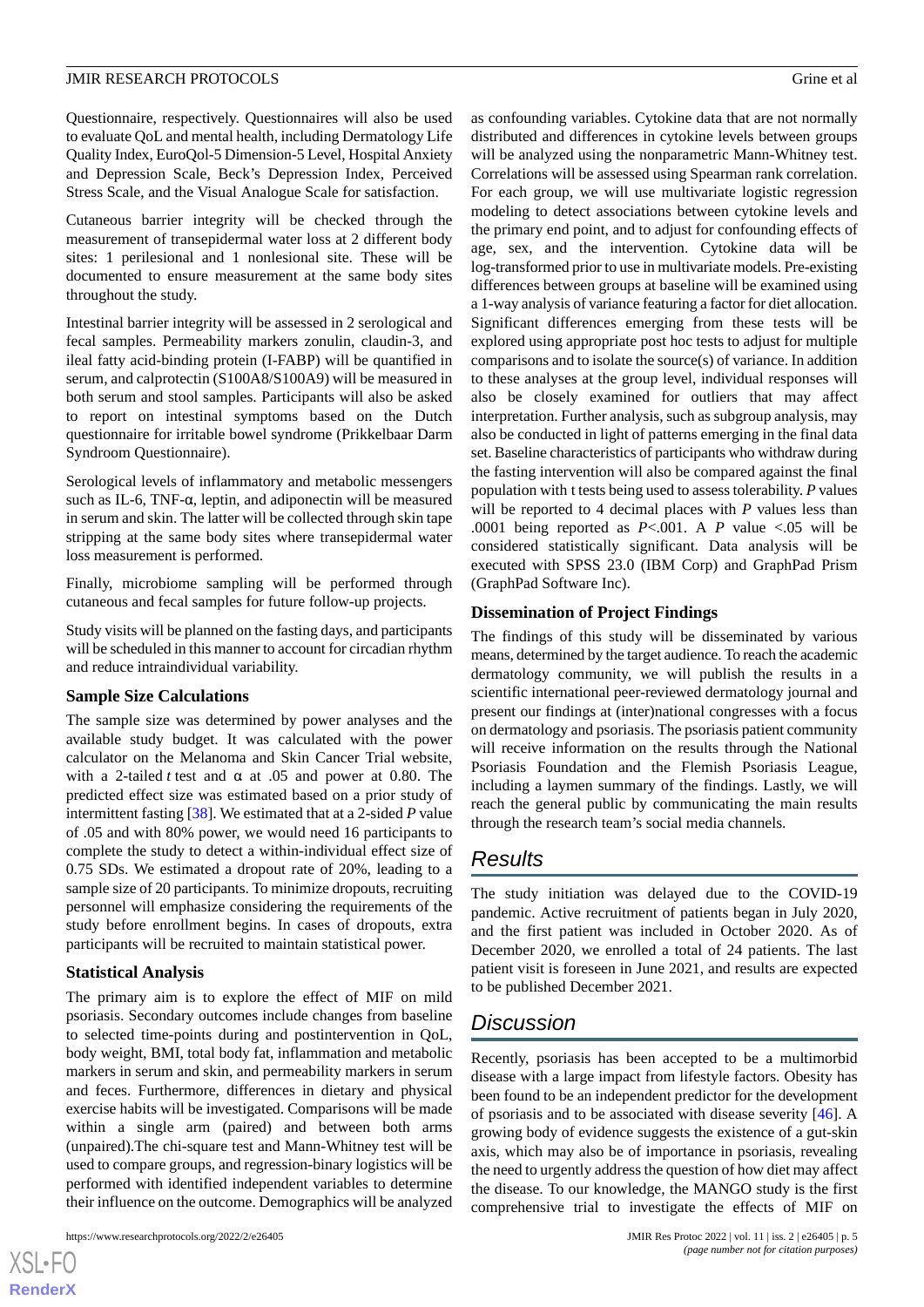cutaneous, intestinal, and mental health in a cohort of people with psoriasis.

We expect that the MIF intervention will have beneficial effects on psoriatic lesions and be associated with favorable changes in metabolic parameters. We anticipate to detect shifts in intestinal parameters that may be associated with skin improvement. In addition, the data generated from this trial will inform the design of future large-scale trials to evaluate the presence and role of the gut-skin axis in psoriasis. The study additionally includes collection of cutaneous and fecal samples for future microbiome analysis if the intervention proves beneficial.

To overcome the difficulty of diet-based interventions in terms of confounding factors and the small sample size, we have chosen the design of a prospective cross-over randomized trial. As such, each patient will be monitored over more than 6 months and serve as his or her own control. Another strength of this study is the combination of clinical, biochemical, and patient-reported outcomes for cutaneous, intestinal, and mental parameters. Moreover, since some parameters can vary, the study includes 2 baseline points in order to assess normal variation. We opted to perform the pilot trial in a cohort of patients with mild psoriasis who are not on systemic agents to reduce any confounding effects of immunomodulators that may directly impact the outcomes. Lastly, since we introduced a restrictive time window for the consumption of the 500 kcal on

fasting days, we will be able to reduce confounding effects of the circadian rhythm [[47\]](#page-7-19). A potential limitation includes health bias among participants.

Results from this study may have multidimensional consequences and assets. On the one hand, beneficial effects of fasting may be potentially viewed as a nonpharmacological add-on treatment for psoriasis. A subset of psoriasis patients dislike pharmacological treatments and therefore opt to gain additional control over their disease through a diet. On the other hand, evidence that a free intervention may have health benefits in patients requiring costly drugs such as biologics may give rise to a moral dilemma: how do we define health responsibility in terms of lifestyle with the rise of health care costs? This debate, applicable to many other (chronic) illnesses, is highly relevant and should not be postponed. It should take place in the near future, with a multidisciplinary panel in a transparent manner in order to interpret the results from comparable trials.

To conclude, if patients with psoriasis tolerate MIF well and experience improvement, there is potential for the diet to be widely adopted by those with psoriasis in a sustainable manner. In addition, MIF may provide a positive impact on their general health, as this diet has already proven to be effective in obesity and seems to be also effective in diabetes [[48\]](#page-8-0)—two common comorbidities associated with psoriasis. Given this, we may discern the importance of the gut-skin axis and use it to our advantage in the disease management of psoriasis.

#### **Acknowledgments**

This project is funded by the Nutrition Team of the Ghent University Hospital and has been awarded an Early Career Research Grant by the National Psoriasis Foundation. These funding sources had no role in the design of this study and will not have any role during its execution, analyses, interpretation of data, or decision to submit results.

#### **Authors' Contributions**

LG drafted the manuscript and designed the figures. NH, NM, SA, SDH, and JL contributed to the writing of the manuscript. LG designed the trial in collaboration with NH, NM, SDH and JL. All authors revised the final version of the article before submitting it.

#### <span id="page-5-2"></span>**Conflicts of Interest**

None declared.

#### **Multimedia Appendix 1**

Overview of all parameters collected at each visit divided into clinical, lifestyle-related, and biochemical parameters. [[DOCX File , 19 KB](https://jmir.org/api/download?alt_name=resprot_v11i2e26405_app1.docx&filename=d1ef147cec709690cf4abb5df36f2815.docx)-[Multimedia Appendix 1\]](https://jmir.org/api/download?alt_name=resprot_v11i2e26405_app1.docx&filename=d1ef147cec709690cf4abb5df36f2815.docx)

#### <span id="page-5-0"></span>**Multimedia Appendix 2**

<span id="page-5-1"></span>Peer-reviewer report from the National Psoriasis Foundation. [[PDF File \(Adobe PDF File\), 112 KB](https://jmir.org/api/download?alt_name=resprot_v11i2e26405_app2.pdf&filename=40c557f7056c3d903dc897b3e17ced5c.pdf)-[Multimedia Appendix 2\]](https://jmir.org/api/download?alt_name=resprot_v11i2e26405_app2.pdf&filename=40c557f7056c3d903dc897b3e17ced5c.pdf)

#### **References**

[XSL](http://www.w3.org/Style/XSL)•FO **[RenderX](http://www.renderx.com/)**

- 1. Krueger G, Koo J, Lebwohl M, Menter A, Stern RS, Rolstad T. The impact of psoriasis on quality of life: results of a 1998 National Psoriasis Foundation patient-membership survey. Arch Dermatol 2001;137(3):280-284.
- 2. O'Rielly DD, Rahman P. Genetic, Epigenetic and Pharmacogenetic Aspects of Psoriasis and Psoriatic Arthritis. Rheum Dis Clin North Am 2015 Nov;41(4):623-642. [doi: [10.1016/j.rdc.2015.07.002\]](http://dx.doi.org/10.1016/j.rdc.2015.07.002) [Medline: [26476223\]](http://www.ncbi.nlm.nih.gov/entrez/query.fcgi?cmd=Retrieve&db=PubMed&list_uids=26476223&dopt=Abstract)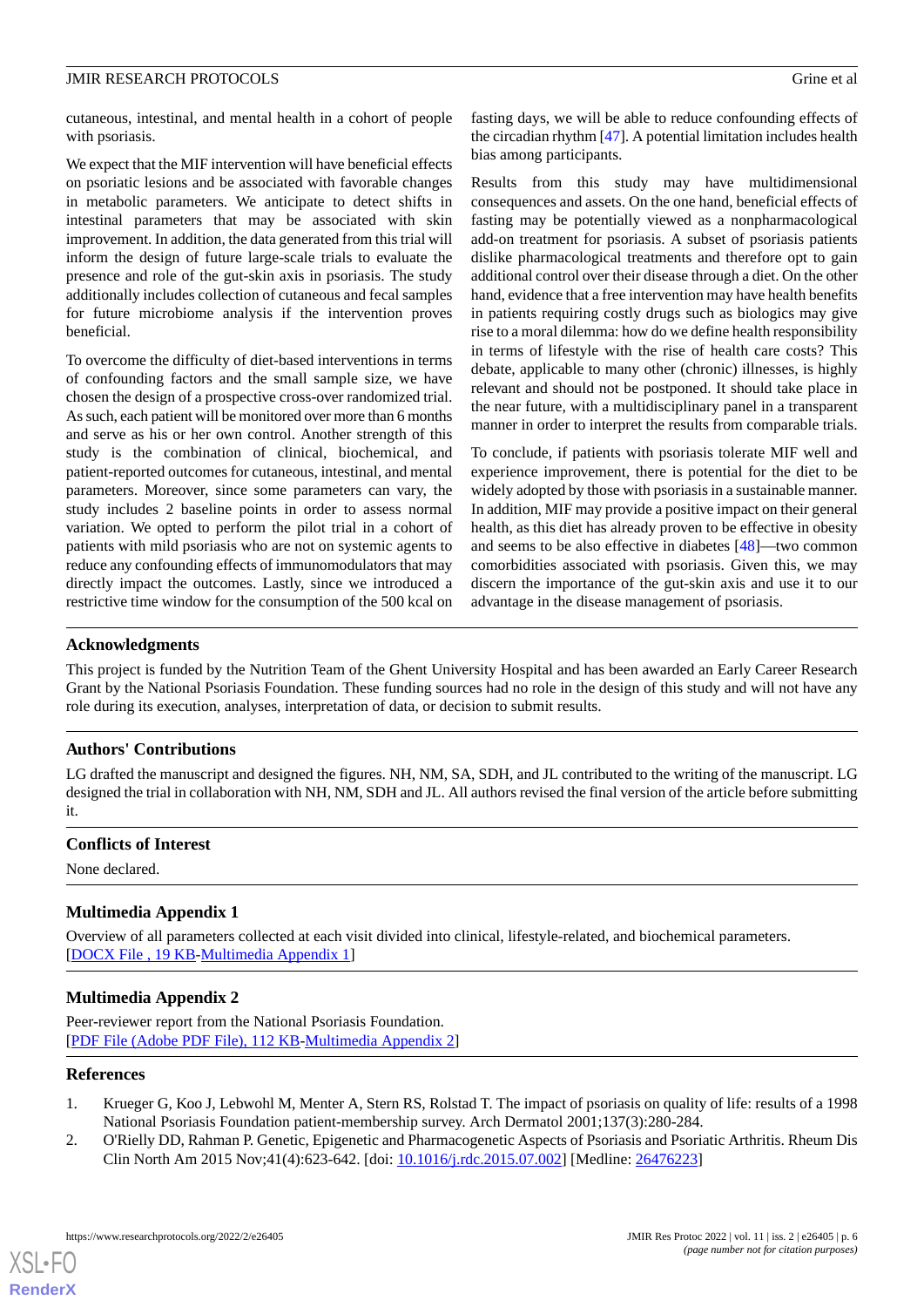- <span id="page-6-0"></span>3. Naldi L, Chatenoud L, Linder D, Belloni Fortina A, Peserico A, Virgili A, et al. Cigarette Smoking, Body Mass Index, and Stressful Life Events as Risk Factors for Psoriasis: Results from an Italian Case–Control Study. Journal of Investigative Dermatology 2005 Jul;125(1):61-67. [doi: [10.1111/j.0022-202X.2005.23681.x\]](http://dx.doi.org/10.1111/j.0022-202X.2005.23681.x)
- 4. Fortes C, Mastroeni S, Leffondré K, Sampogna F, Melchi F, Mazzotti E, et al. Relationship between smoking and the clinical severity of psoriasis. Arch Dermatol 2005 Dec;141(12):1580-1584. [doi: [10.1001/archderm.141.12.1580](http://dx.doi.org/10.1001/archderm.141.12.1580)] [Medline: [16365261](http://www.ncbi.nlm.nih.gov/entrez/query.fcgi?cmd=Retrieve&db=PubMed&list_uids=16365261&dopt=Abstract)]
- 5. Naldi L. Psoriasis and smoking: links and risks. Psoriasis (Auckl) 2016 May;6:65-71. [doi: [10.2147/ptt.s85189\]](http://dx.doi.org/10.2147/ptt.s85189)
- 6. Fordham B, Griffiths C, Bundy C. A pilot study examining mindfulness-based cognitive therapy in psoriasis. Psychol Health Med 2015;20(1):121-127. [doi: [10.1080/13548506.2014.902483\]](http://dx.doi.org/10.1080/13548506.2014.902483) [Medline: [24684520\]](http://www.ncbi.nlm.nih.gov/entrez/query.fcgi?cmd=Retrieve&db=PubMed&list_uids=24684520&dopt=Abstract)
- 7. Malhotra S, Mehta V. Role of stressful life events in induction or exacerbation of psoriasis and chronic urticaria. Indian J Dermatol Venereol Leprol 2008;74(6):594-599. [doi: [10.4103/0378-6323.45100](http://dx.doi.org/10.4103/0378-6323.45100)] [Medline: [19171981\]](http://www.ncbi.nlm.nih.gov/entrez/query.fcgi?cmd=Retrieve&db=PubMed&list_uids=19171981&dopt=Abstract)
- 8. Martín-Brufau R, Romero-Brufau S, Martín-Gorgojo A, Brufau Redondo C, Corbalan J, Ulnik J. Psoriasis lesions are associated with specific types of emotions. Emotional profile in psoriasis. Eur J Dermatol 2015;25(4):329-334. [doi: [10.1684/ejd.2015.2577](http://dx.doi.org/10.1684/ejd.2015.2577)] [Medline: [26065886\]](http://www.ncbi.nlm.nih.gov/entrez/query.fcgi?cmd=Retrieve&db=PubMed&list_uids=26065886&dopt=Abstract)
- 9. Setty AR, Curhan G, Choi HK. Obesity, waist circumference, weight change, and the risk of psoriasis in women: Nurses' Health Study II. Arch Intern Med 2007;167(15):1670-1675. [doi: [10.1001/archinte.167.15.1670\]](http://dx.doi.org/10.1001/archinte.167.15.1670) [Medline: [17698691\]](http://www.ncbi.nlm.nih.gov/entrez/query.fcgi?cmd=Retrieve&db=PubMed&list_uids=17698691&dopt=Abstract)
- <span id="page-6-1"></span>10. Langan SM, Seminara NM, Shin DB, Troxel AB, Kimmel SE, Mehta NN, et al. Prevalence of metabolic syndrome in patients with psoriasis: a population-based study in the United Kingdom. J Invest Dermatol 2012 Mar;132(3 Pt 1):556-562 [[FREE Full text](https://linkinghub.elsevier.com/retrieve/pii/S0022-202X(15)35671-2)] [doi: [10.1038/jid.2011.365](http://dx.doi.org/10.1038/jid.2011.365)] [Medline: [22113483](http://www.ncbi.nlm.nih.gov/entrez/query.fcgi?cmd=Retrieve&db=PubMed&list_uids=22113483&dopt=Abstract)]
- <span id="page-6-2"></span>11. Armstrong AW, Harskamp CT, Armstrong EJ. The association between psoriasis and obesity: a systematic review and meta-analysis of observational studies. Nutr Diabetes 2012 Dec 03;2:e54 [[FREE Full text](https://doi.org/10.1038/nutd.2012.26)] [doi: [10.1038/nutd.2012.26\]](http://dx.doi.org/10.1038/nutd.2012.26) [Medline: [23208415](http://www.ncbi.nlm.nih.gov/entrez/query.fcgi?cmd=Retrieve&db=PubMed&list_uids=23208415&dopt=Abstract)]
- <span id="page-6-3"></span>12. Paroutoglou K, Papadavid E, Christodoulatos GS, Dalamaga M. Deciphering the Association Between Psoriasis and Obesity: Current Evidence and Treatment Considerations. Curr Obes Rep 2020 Sep;9(3):165-178. [doi: [10.1007/s13679-020-00380-3\]](http://dx.doi.org/10.1007/s13679-020-00380-3) [Medline: [32418186](http://www.ncbi.nlm.nih.gov/entrez/query.fcgi?cmd=Retrieve&db=PubMed&list_uids=32418186&dopt=Abstract)]
- <span id="page-6-4"></span>13. Gardner LC, Grantham HJ, Reynolds NJ. IL-17 May Be a Key Cytokine Linking Psoriasis and Hyperglycemia. J Invest Dermatol 2019 Jun;139(6):1214-1216 [[FREE Full text\]](https://linkinghub.elsevier.com/retrieve/pii/S0022-202X(19)31482-4) [doi: [10.1016/j.jid.2019.02.038\]](http://dx.doi.org/10.1016/j.jid.2019.02.038) [Medline: [31126427\]](http://www.ncbi.nlm.nih.gov/entrez/query.fcgi?cmd=Retrieve&db=PubMed&list_uids=31126427&dopt=Abstract)
- 14. Miller IM, Ellervik C, Yazdanyar S, Jemec GB. Meta-analysis of psoriasis, cardiovascular disease, and associated risk factors. J Am Acad Dermatol 2013 Dec;69(6):1014-1024. [doi: [10.1016/j.jaad.2013.06.053\]](http://dx.doi.org/10.1016/j.jaad.2013.06.053) [Medline: [24238156](http://www.ncbi.nlm.nih.gov/entrez/query.fcgi?cmd=Retrieve&db=PubMed&list_uids=24238156&dopt=Abstract)]
- 15. Gaeta M, Castelvecchio S, Ricci C, Pigatto P, Pellissero G, Cappato R. Role of psoriasis as independent predictor of cardiovascular disease: a meta-regression analysis. Int J Cardiol 2013 Oct 03;168(3):2282-2288. [doi: [10.1016/j.ijcard.2013.01.197](http://dx.doi.org/10.1016/j.ijcard.2013.01.197)] [Medline: [23490084](http://www.ncbi.nlm.nih.gov/entrez/query.fcgi?cmd=Retrieve&db=PubMed&list_uids=23490084&dopt=Abstract)]
- 16. Armstrong AW, Harskamp CT, Armstrong EJ. The association between psoriasis and hypertension: a systematic review and meta-analysis of observational studies. J Hypertens 2013 Mar;31(3):433-42; discussion 442. [doi: [10.1097/HJH.0b013e32835bcce1](http://dx.doi.org/10.1097/HJH.0b013e32835bcce1)] [Medline: [23249828](http://www.ncbi.nlm.nih.gov/entrez/query.fcgi?cmd=Retrieve&db=PubMed&list_uids=23249828&dopt=Abstract)]
- 17. Horreau C, Pouplard C, Brenaut E, Barnetche T, Misery L, Cribier B, et al. Cardiovascular morbidity and mortality in psoriasis and psoriatic arthritis: a systematic literature review. J Eur Acad Dermatol Venereol 2013 Aug;27 Suppl 3:12-29. [doi: [10.1111/jdv.12163\]](http://dx.doi.org/10.1111/jdv.12163) [Medline: [23845149\]](http://www.ncbi.nlm.nih.gov/entrez/query.fcgi?cmd=Retrieve&db=PubMed&list_uids=23845149&dopt=Abstract)
- 18. Singh S, Young P, Armstrong AW. Relationship between psoriasis and metabolic syndrome: a systematic review. G Ital Dermatol Venereol 2016 Dec;151(6):663-677. [Medline: [27589483\]](http://www.ncbi.nlm.nih.gov/entrez/query.fcgi?cmd=Retrieve&db=PubMed&list_uids=27589483&dopt=Abstract)
- 19. Rodríguez-Zúñiga MJM, Cortez-Franco F, Quijano-Gomero E. Association of Psoriasis and Metabolic Syndrome in Latin America: A Systematic Review and Meta-Analysis. Actas Dermosifiliogr 2017 May;108(4):326-334 [\[FREE Full text\]](https://www.elsevier.es/en/linksolver/pdf/pii/S0001-7310(16)30436-7) [doi: [10.1016/j.ad.2016.11.009](http://dx.doi.org/10.1016/j.ad.2016.11.009)] [Medline: [28117050\]](http://www.ncbi.nlm.nih.gov/entrez/query.fcgi?cmd=Retrieve&db=PubMed&list_uids=28117050&dopt=Abstract)
- 20. Pietrzak D, Pietrzak A, Krasowska D, Makara-Studzińska M, Madej A, Baranowska M, et al. Depressiveness, measured with Beck Depression Inventory, in patients with psoriasis. J Affect Disord 2017 Feb;209:229-234. [doi: [10.1016/j.jad.2016.11.045\]](http://dx.doi.org/10.1016/j.jad.2016.11.045) [Medline: [27930916\]](http://www.ncbi.nlm.nih.gov/entrez/query.fcgi?cmd=Retrieve&db=PubMed&list_uids=27930916&dopt=Abstract)
- <span id="page-6-6"></span>21. Dalgard FJ, Gieler U, Tomas-Aragones L, Lien L, Poot F, Jemec GB, et al. The psychological burden of skin diseases: a cross-sectional multicenter study among dermatological out-patients in 13 European countries. J Invest Dermatol 2015 Apr;135(4):984-991 [\[FREE Full text\]](https://linkinghub.elsevier.com/retrieve/pii/S0022-202X(15)37179-7) [doi: [10.1038/jid.2014.530\]](http://dx.doi.org/10.1038/jid.2014.530) [Medline: [25521458\]](http://www.ncbi.nlm.nih.gov/entrez/query.fcgi?cmd=Retrieve&db=PubMed&list_uids=25521458&dopt=Abstract)
- <span id="page-6-5"></span>22. Humbert P, Bidet A, Treffel P, Drobacheff C, Agache P. Intestinal permeability in patients with psoriasis. Journal of Dermatological Science 1991 Jul;2(4):324-326. [doi: [10.1016/0923-1811\(91\)90057-5\]](http://dx.doi.org/10.1016/0923-1811(91)90057-5)
- 23. Mcmillin DL, Richards DG, Mein EA, Nelson CD. Systemic aspects of psoriasis. Integrative Medicine 2000 Mar; 2(2-3): 105-113. [doi: [10.1016/s1096-2190\(00\)00010-x\]](http://dx.doi.org/10.1016/s1096-2190(00)00010-x)
- 24. Hamilton I, Fairris GM, Rothwell J, Cunliffe WJ, Dixon MF, Axon ATR. Small Intestinal Permeability in Dermatological Disease. QJM: An International Journal of Medicine 1985;56(3-4):559-567. [doi: [10.1093/oxfordjournals.qjmed.a067901](http://dx.doi.org/10.1093/oxfordjournals.qjmed.a067901)]
- 25. Sanchez IM, Jiang W, Yang EJ, Singh RK, Beck K, Liu C, et al. Enteropathy in Psoriasis: A Systematic Review of Gastrointestinal Disease Epidemiology and Subclinical Inflammatory and Functional Gut Alterations. Curr Derm Rep 2018 Feb 13;7(1):59-74. [doi: [10.1007/s13671-018-0213-1](http://dx.doi.org/10.1007/s13671-018-0213-1)]

[XSL](http://www.w3.org/Style/XSL)•FO **[RenderX](http://www.renderx.com/)**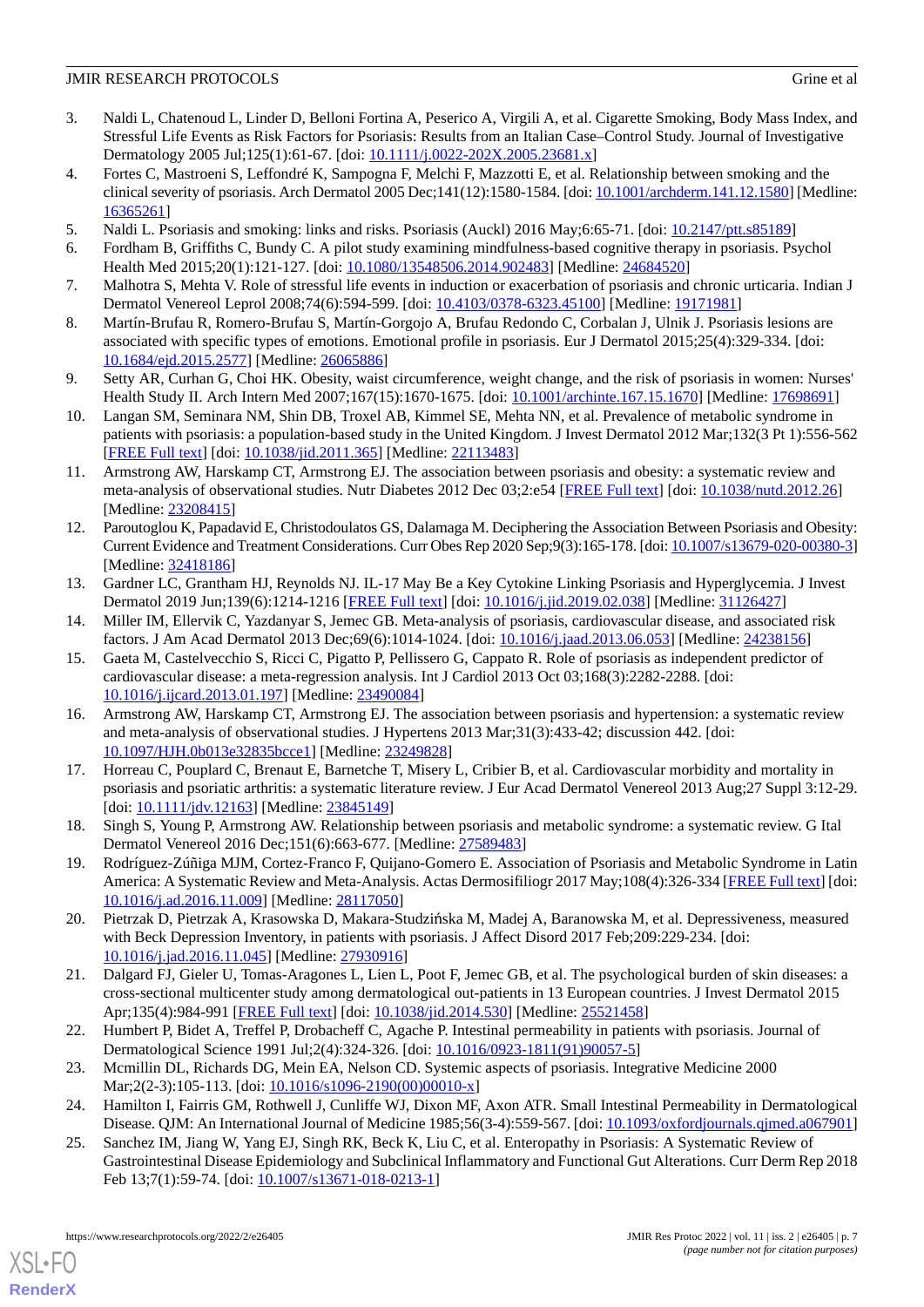- <span id="page-7-0"></span>26. Ali IA, Foolad N, Sivamani RK. Considering the Gut-Skin Axis for Dermatological Diseases. Austin J Dermatolog 2014;1(5):1024.
- <span id="page-7-2"></span><span id="page-7-1"></span>27. O'Neill CA, Monteleone G, McLaughlin JT, Paus R. The gut-skin axis in health and disease: A paradigm with therapeutic implications. Bioessays 2016 Nov;38(11):1167-1176. [doi: [10.1002/bies.201600008\]](http://dx.doi.org/10.1002/bies.201600008) [Medline: [27554239\]](http://www.ncbi.nlm.nih.gov/entrez/query.fcgi?cmd=Retrieve&db=PubMed&list_uids=27554239&dopt=Abstract)
- 28. Grine L, Steeland S, Van Ryckeghem S, Ballegeer M, Lienenklaus S, Weiss S, et al. Topical imiquimod yields systemic effects due to unintended oral uptake. Sci Rep 2016 Jan 28;6:20134 [[FREE Full text](https://doi.org/10.1038/srep20134)] [doi: [10.1038/srep20134](http://dx.doi.org/10.1038/srep20134)] [Medline: [26818707](http://www.ncbi.nlm.nih.gov/entrez/query.fcgi?cmd=Retrieve&db=PubMed&list_uids=26818707&dopt=Abstract)]
- <span id="page-7-4"></span><span id="page-7-3"></span>29. Humbert P, Bidet A, Treffel P, Drobacheff C, Agache P. Intestinal permeability in patients with psoriasis. Journal of Dermatological Science 1991 Jul;2(4):324-326. [doi: [10.1016/0923-1811\(91\)90057-5\]](http://dx.doi.org/10.1016/0923-1811(91)90057-5)
- <span id="page-7-5"></span>30. Sikora M, Chrabąszcz M, Maciejewski C, Zaremba M, Waśkiel A, Olszewska M, et al. Intestinal barrier integrity in patients with plaque psoriasis. J Dermatol 2018 Dec;45(12):1468-1470. [doi: [10.1111/1346-8138.14647](http://dx.doi.org/10.1111/1346-8138.14647)] [Medline: [30222202](http://www.ncbi.nlm.nih.gov/entrez/query.fcgi?cmd=Retrieve&db=PubMed&list_uids=30222202&dopt=Abstract)]
- <span id="page-7-6"></span>31. Michaëlsson G, Gerdén B, Hagforsen E, Nilsson B, Pihl-Lundin I, Kraaz W, et al. Psoriasis patients with antibodies to gliadin can be improved by a gluten-free diet. Br J Dermatol 2000 Jan;142(1):44-51. [doi: [10.1046/j.1365-2133.2000.03240.x\]](http://dx.doi.org/10.1046/j.1365-2133.2000.03240.x) [Medline: [10651693](http://www.ncbi.nlm.nih.gov/entrez/query.fcgi?cmd=Retrieve&db=PubMed&list_uids=10651693&dopt=Abstract)]
- <span id="page-7-7"></span>32. Michaëlsson G, Ahs S, Hammarström I, Lundin IP, Hagforsen E. Gluten-free diet in psoriasis patients with antibodies to gliadin results in decreased expression of tissue transglutaminase and fewer Ki67+ cells in the dermis. Acta Derm Venereol 2003;83(6):425-429 [[FREE Full text](https://www.medicaljournals.se/acta/content/abstract/10.1080/00015550310015022)] [doi: [10.1080/00015550310015022\]](http://dx.doi.org/10.1080/00015550310015022) [Medline: [14690336\]](http://www.ncbi.nlm.nih.gov/entrez/query.fcgi?cmd=Retrieve&db=PubMed&list_uids=14690336&dopt=Abstract)
- <span id="page-7-8"></span>33. Ford AR, Siegel M, Bagel J, Cordoro KM, Garg A, Gottlieb A, et al. Dietary recommendations for adults with psoriasis or psoriatic arthritis from the medical board of the national psoriasis foundation: a systematic review. JAMA Dermatol 2018 Aug 01;154(8):934-950. [doi: [10.1001/jamadermatol.2018.1412\]](http://dx.doi.org/10.1001/jamadermatol.2018.1412) [Medline: [29926091](http://www.ncbi.nlm.nih.gov/entrez/query.fcgi?cmd=Retrieve&db=PubMed&list_uids=29926091&dopt=Abstract)]
- <span id="page-7-9"></span>34. Naldi L, Conti A, Cazzaniga S, Patrizi A, Pazzaglia M, Lanzoni A, Psoriasis Emilia Romagna Study Group. Diet and physical exercise in psoriasis: a randomized controlled trial. Br J Dermatol 2014 Mar;170(3):634-642. [doi: [10.1111/bjd.12735](http://dx.doi.org/10.1111/bjd.12735)] [Medline: [24641585\]](http://www.ncbi.nlm.nih.gov/entrez/query.fcgi?cmd=Retrieve&db=PubMed&list_uids=24641585&dopt=Abstract)
- <span id="page-7-10"></span>35. Castaldo G, Galdo G, Rotondi Aufiero F, Cereda E. Very low-calorie ketogenic diet may allow restoring response to systemic therapy in relapsing plaque psoriasis. Obes Res Clin Pract 2016;10(3):348-352. [doi: [10.1016/j.orcp.2015.10.008](http://dx.doi.org/10.1016/j.orcp.2015.10.008)] [Medline: [26559897](http://www.ncbi.nlm.nih.gov/entrez/query.fcgi?cmd=Retrieve&db=PubMed&list_uids=26559897&dopt=Abstract)]
- <span id="page-7-11"></span>36. Soenen R, Meulewaeter E, Grine L, Van den Berghe N, Brouwers E, Speeckaert R, et al. Defining a Minimal Effective Serum Trough Concentration of Secukinumab in Psoriasis: A Step toward Personalized Therapy. J Invest Dermatol 2019 Oct;139(10):2232-2235.e1 [\[FREE Full text\]](https://linkinghub.elsevier.com/retrieve/pii/S0022-202X(19)31504-0) [doi: [10.1016/j.jid.2019.04.012](http://dx.doi.org/10.1016/j.jid.2019.04.012)] [Medline: [31067484](http://www.ncbi.nlm.nih.gov/entrez/query.fcgi?cmd=Retrieve&db=PubMed&list_uids=31067484&dopt=Abstract)]
- <span id="page-7-12"></span>37. Jensen P, Christensen R, Zachariae C, Geiker NR, Schaadt BK, Stender S, et al. Long-term effects of weight reduction on the severity of psoriasis in a cohort derived from a randomized trial: a prospective observational follow-up study. Am J Clin Nutr 2016 Aug;104(2):259-265. [doi: [10.3945/ajcn.115.125849\]](http://dx.doi.org/10.3945/ajcn.115.125849) [Medline: [27334236](http://www.ncbi.nlm.nih.gov/entrez/query.fcgi?cmd=Retrieve&db=PubMed&list_uids=27334236&dopt=Abstract)]
- <span id="page-7-13"></span>38. Damiani G, Watad A, Bridgewood C, Pigatto P, Pacifico A, Malagoli P, et al. The impact of ramadan fasting on the reduction of PASI score, in moderate-to-severe psoriatic patients: a real-life multicenter study. Nutrients 2019 Jan 27;11(2):1-10 [[FREE Full text](https://www.mdpi.com/resolver?pii=nu11020277)] [doi: [10.3390/nu11020277\]](http://dx.doi.org/10.3390/nu11020277) [Medline: [30691245](http://www.ncbi.nlm.nih.gov/entrez/query.fcgi?cmd=Retrieve&db=PubMed&list_uids=30691245&dopt=Abstract)]
- <span id="page-7-15"></span><span id="page-7-14"></span>39. Castaldo G, Rastrelli L, Galdo G, Molettieri P, Rotondi Aufiero F, Cereda E. Aggressive weight-loss program with a ketogenic induction phase for the treatment of chronic plaque psoriasis: a proof-of-concept, single-arm, open-label clinical trial. Nutrition 2020 Jun;74:110757. [doi: [10.1016/j.nut.2020.110757\]](http://dx.doi.org/10.1016/j.nut.2020.110757) [Medline: [32222582](http://www.ncbi.nlm.nih.gov/entrez/query.fcgi?cmd=Retrieve&db=PubMed&list_uids=32222582&dopt=Abstract)]
- 40. Gibson A, Sainsbury A. Strategies to Improve Adherence to Dietary Weight Loss Interventions in Research and Real-World Settings. Behav Sci (Basel) 2017 Jul 11;7(3):44 [[FREE Full text](https://www.mdpi.com/resolver?pii=bs7030044)] [doi: [10.3390/bs7030044\]](http://dx.doi.org/10.3390/bs7030044) [Medline: [28696389\]](http://www.ncbi.nlm.nih.gov/entrez/query.fcgi?cmd=Retrieve&db=PubMed&list_uids=28696389&dopt=Abstract)
- 41. Wegman MP, Guo MH, Bennion DM, Shankar MN, Chrzanowski SM, Goldberg LA, et al. Practicality of intermittent fasting in humans and its effect on oxidative stress and genes related to aging and metabolism. Rejuvenation Res 2015 Apr;18(2):162-172 [\[FREE Full text\]](http://europepmc.org/abstract/MED/25546413) [doi: [10.1089/rej.2014.1624\]](http://dx.doi.org/10.1089/rej.2014.1624) [Medline: [25546413\]](http://www.ncbi.nlm.nih.gov/entrez/query.fcgi?cmd=Retrieve&db=PubMed&list_uids=25546413&dopt=Abstract)
- <span id="page-7-16"></span>42. Tripolt NJ, Stekovic S, Aberer F, Url J, Pferschy PN, Schröder S, et al. Intermittent Fasting (Alternate Day Fasting) in Healthy, Non-obese Adults: Protocol for a Cohort Trial with an Embedded Randomized Controlled Pilot Trial. Adv Ther 2018 Aug;35(8):1265-1283 [[FREE Full text](http://europepmc.org/abstract/MED/30046988)] [doi: [10.1007/s12325-018-0746-5](http://dx.doi.org/10.1007/s12325-018-0746-5)] [Medline: [30046988](http://www.ncbi.nlm.nih.gov/entrez/query.fcgi?cmd=Retrieve&db=PubMed&list_uids=30046988&dopt=Abstract)]
- <span id="page-7-18"></span><span id="page-7-17"></span>43. Stekovic S, Hofer SJ, Tripolt N, Aon MA, Royer P, Pein L, et al. Alternate Day Fasting Improves Physiological and Molecular Markers of Aging in Healthy, Non-obese Humans. Cell Metab 2019 Sep 03;30(3):462-476.e6 [\[FREE Full text](https://linkinghub.elsevier.com/retrieve/pii/S1550-4131(19)30429-2)] [doi: [10.1016/j.cmet.2019.07.016](http://dx.doi.org/10.1016/j.cmet.2019.07.016)] [Medline: [31471173](http://www.ncbi.nlm.nih.gov/entrez/query.fcgi?cmd=Retrieve&db=PubMed&list_uids=31471173&dopt=Abstract)]
- <span id="page-7-19"></span>44. Tinsley GM, La Bounty PM. Effects of intermittent fasting on body composition and clinical health markers in humans. Nutr Rev 2015 Oct;73(10):661-674. [doi: [10.1093/nutrit/nuv041](http://dx.doi.org/10.1093/nutrit/nuv041)] [Medline: [26374764](http://www.ncbi.nlm.nih.gov/entrez/query.fcgi?cmd=Retrieve&db=PubMed&list_uids=26374764&dopt=Abstract)]
- 45. Evenepoel C, Clevers E, Deroover L, Matthys C, Verbeke K. Dietary assessment with the online platform MyFitnessPal: a reliable method? Proc. Nutr. Soc 2020 Jun 10;79(OCE2):E506. [doi: [10.1017/s0029665120004541](http://dx.doi.org/10.1017/s0029665120004541)]
- 46. Kunz M, Simon JC, Saalbach A. Psoriasis: Obesity and Fatty Acids. Front Immunol 2019;10:1807 [[FREE Full text](https://doi.org/10.3389/fimmu.2019.01807)] [doi: [10.3389/fimmu.2019.01807](http://dx.doi.org/10.3389/fimmu.2019.01807)] [Medline: [31417571](http://www.ncbi.nlm.nih.gov/entrez/query.fcgi?cmd=Retrieve&db=PubMed&list_uids=31417571&dopt=Abstract)]
- 47. Patterson RE, Sears DD. Metabolic Effects of Intermittent Fasting. Annu Rev Nutr 2017 Aug 21;37:371-393. [doi: [10.1146/annurev-nutr-071816-064634\]](http://dx.doi.org/10.1146/annurev-nutr-071816-064634) [Medline: [28715993](http://www.ncbi.nlm.nih.gov/entrez/query.fcgi?cmd=Retrieve&db=PubMed&list_uids=28715993&dopt=Abstract)]

[XSL](http://www.w3.org/Style/XSL)•FO **[RenderX](http://www.renderx.com/)**